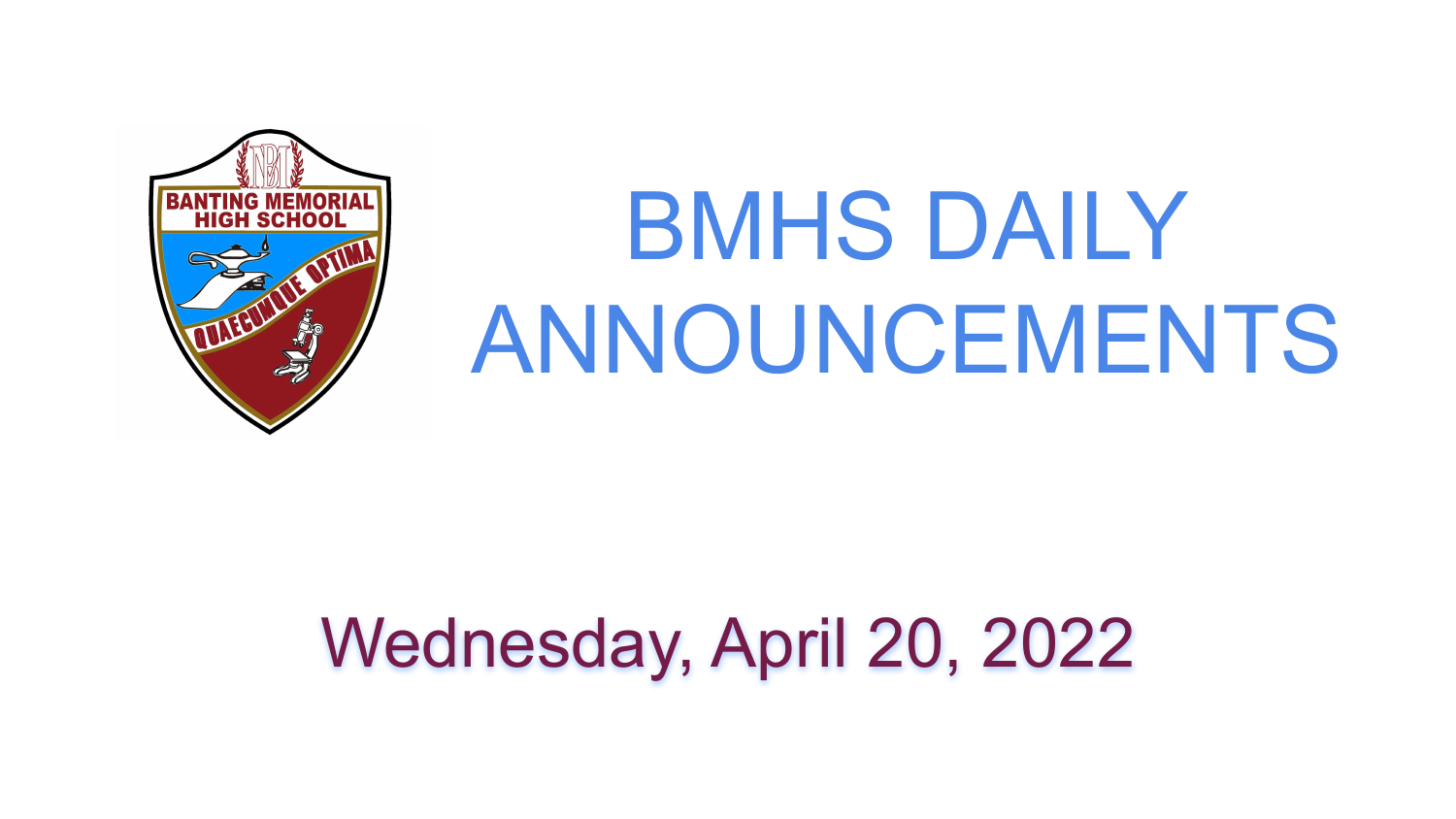### JOIN YOUR GOOGLE CLASSROOM





Google Classroom

Every student should join their graduating class' Google Classroom to stay up to date with grade specific announcements!

Grade 9 Class of 2025 - 7fdotgt

Grade 10 Class of 2024 - pqn6r6b

Grade 11 Class of 2023 - xmntytr

Grade 12 Class of 2022 - 5kuzhmr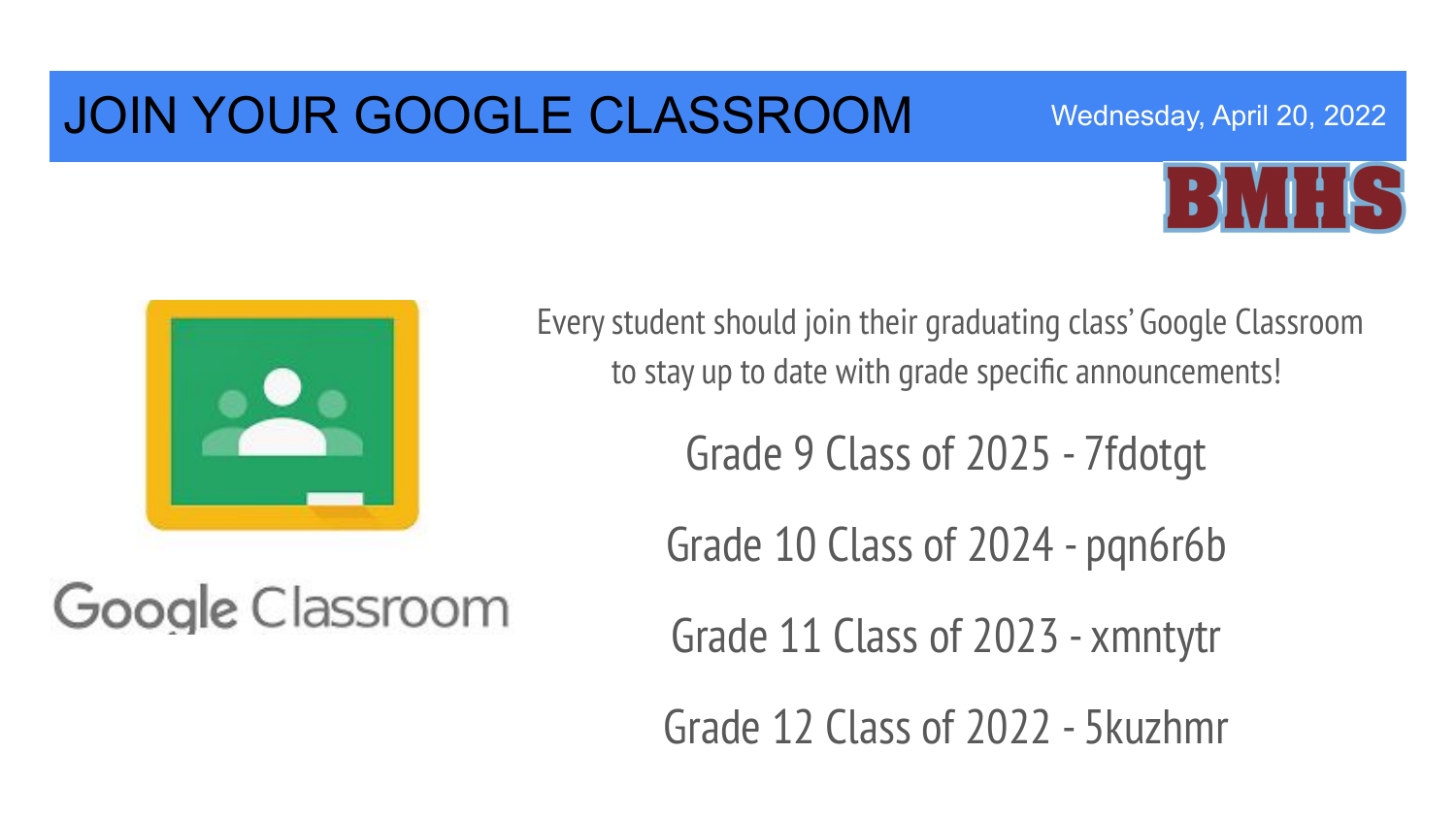

Reminder that all students must complete and pass the daily COVID-19 self-screening tool each day, prior to attending in-person learning.

Students will be asked, upon arrival at school, to confirm that it has been completed. QR Codes will also be posted outside the entrances to the school building.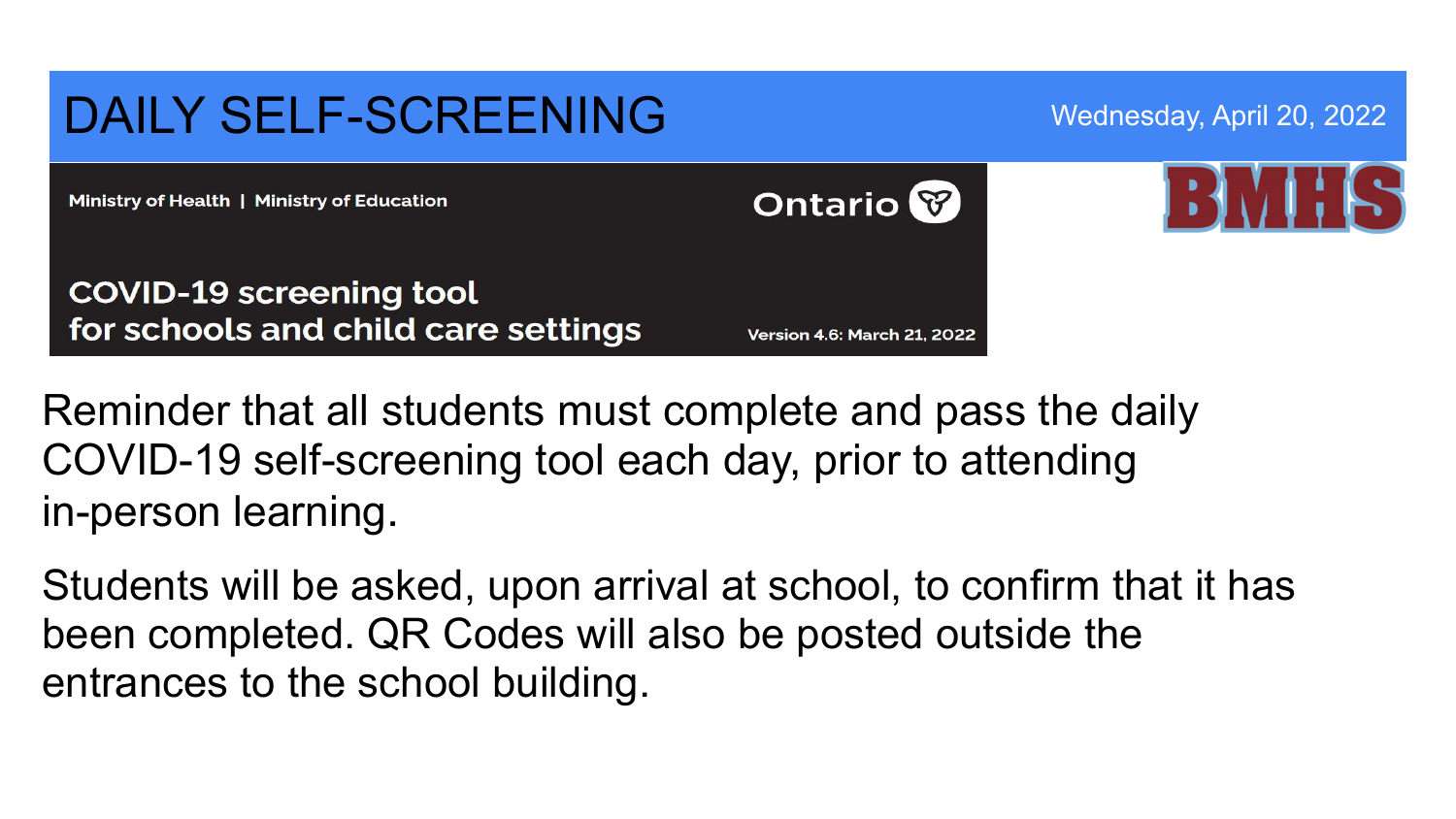### FASHION SHOW WEDGE THE MOVIE WEDGE WEDGESDAY April 20, 2022

Let's celebrate our threads, our dreads, our scarves, our skirts, our shirts, our colours, our beads. Let's celebrate our cultural heritage together.

 This spring, the Equity Team is proud to announce Banting's first Cultural Diversity Fashion Show! If you or any of your friends are interested in participating, please follow the QR code on our posters around school or visit Room 138 or 216.



Photo credit:eventbrite.com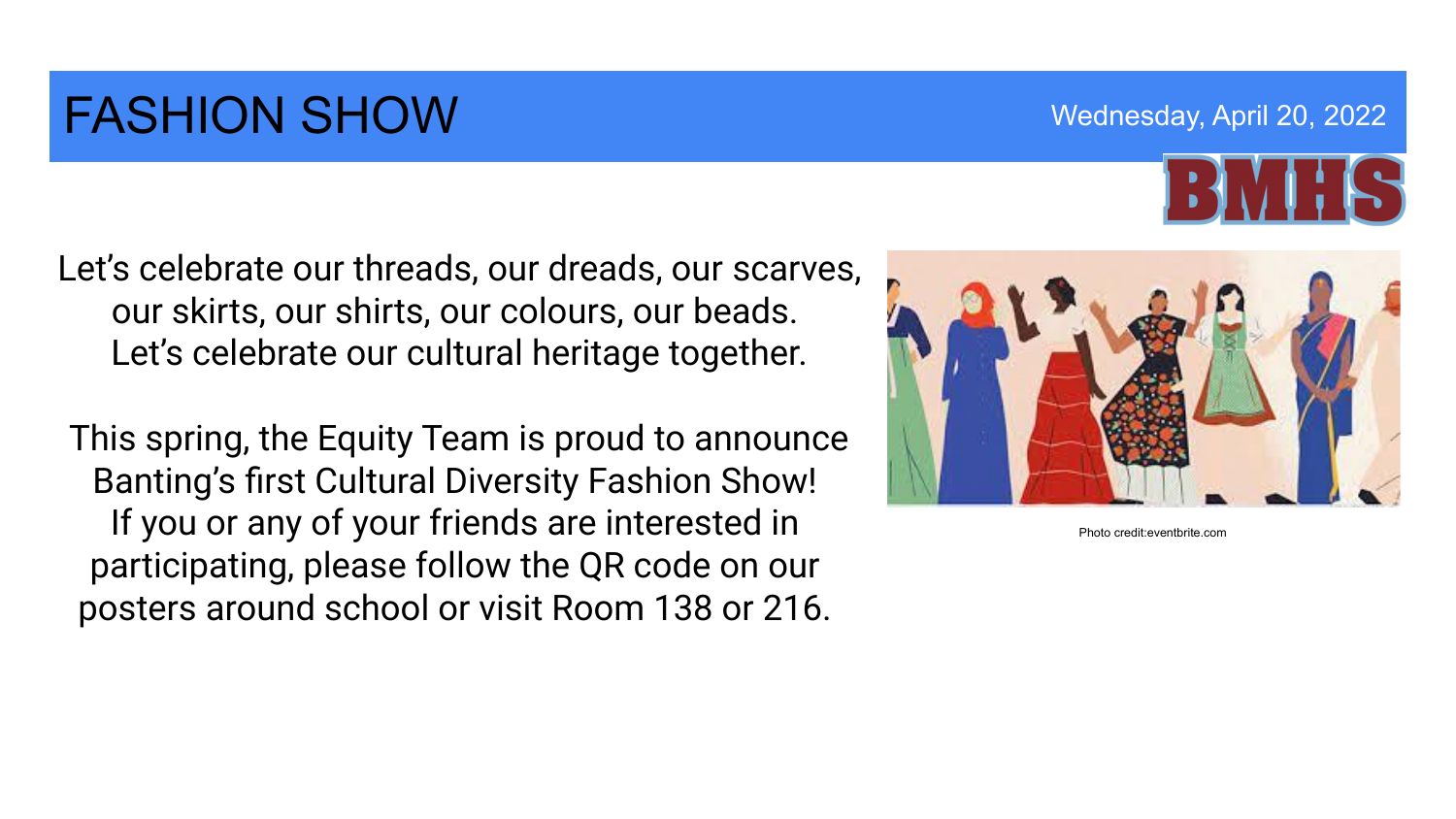# **SR BADMINTON** Wednesday, April 20, 2022

Congratulations goes out to the Sr. Badminton team for competing at yesterday's Regional tournament. Mr. Griese and Mrs. Parsons are incredibly proud of every player for their sportsmanship and improvement throughout the season. Special congratulations goes to Jalen Richards, Jack Price, Josiah Fox and Josiah Hughes for qualifying for GBs next week!

We have a practice next Monday and our final team practice/dinner on May 2nd.





Photo credit:etsy.com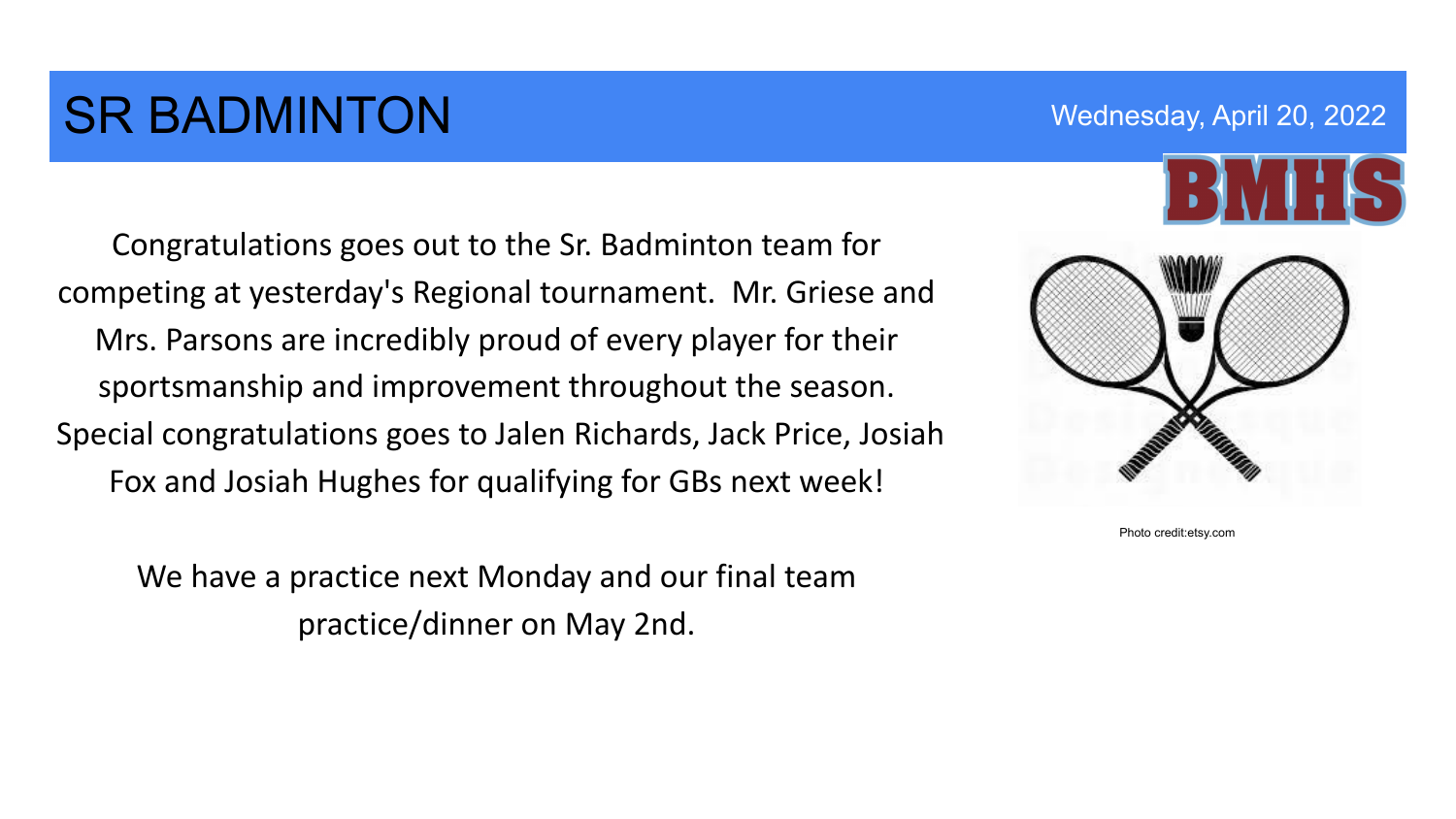### SPIKE BALL Wednesday, April 20, 2022

Spikeball intramurals start today at lunch in the big gym. Check the schedule on the Intramural bulletin board to see if you're playing.



Photo credit:etsy.com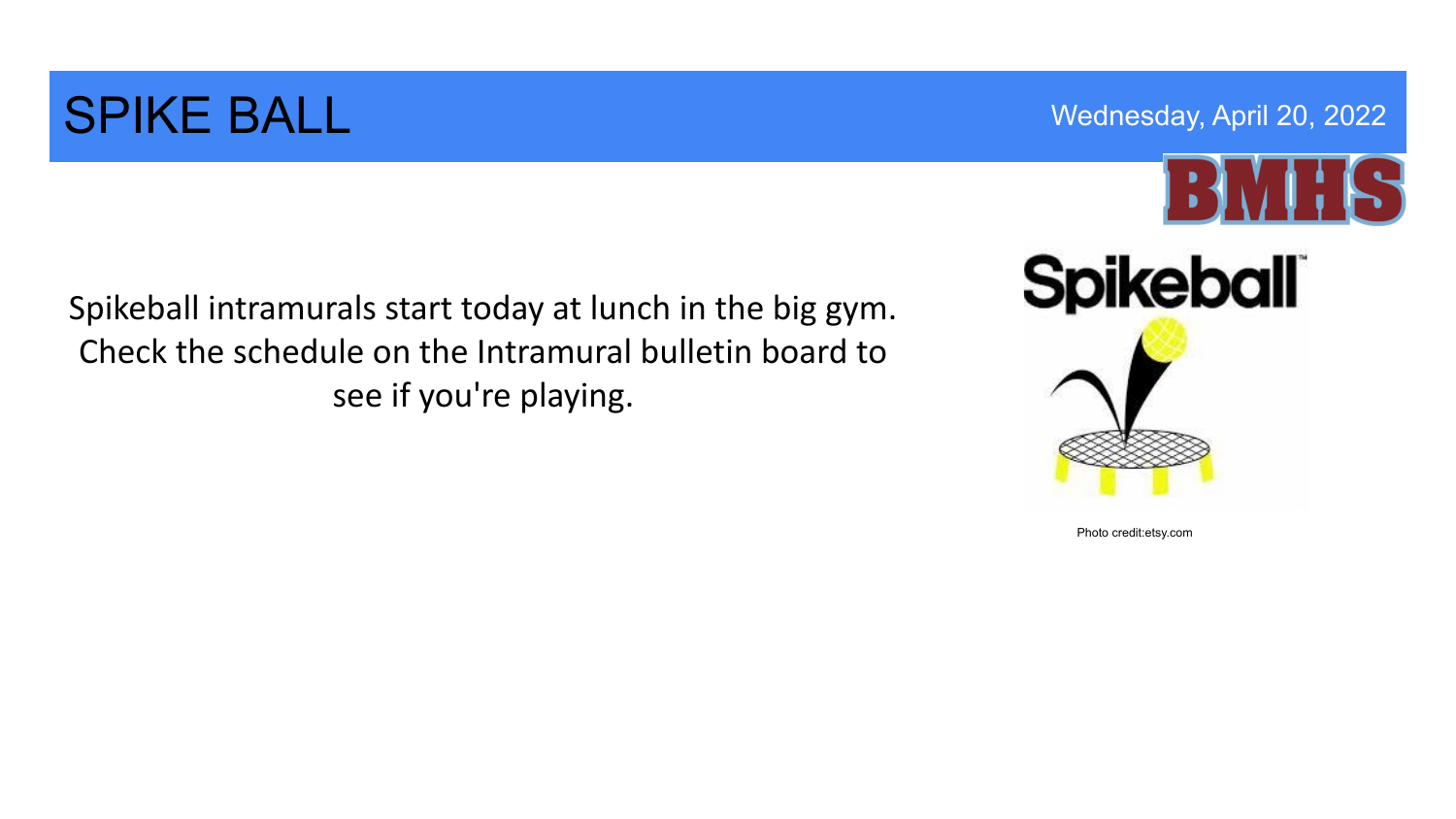

#### **BSA** Wednesday, April 20, 2022



We are meeting this Friday in room 167 at 11AM. Come on out for some good music and conversation. We hope to see you there!

Be sure to bring a friend.



Photo credit:uknews.unk.edu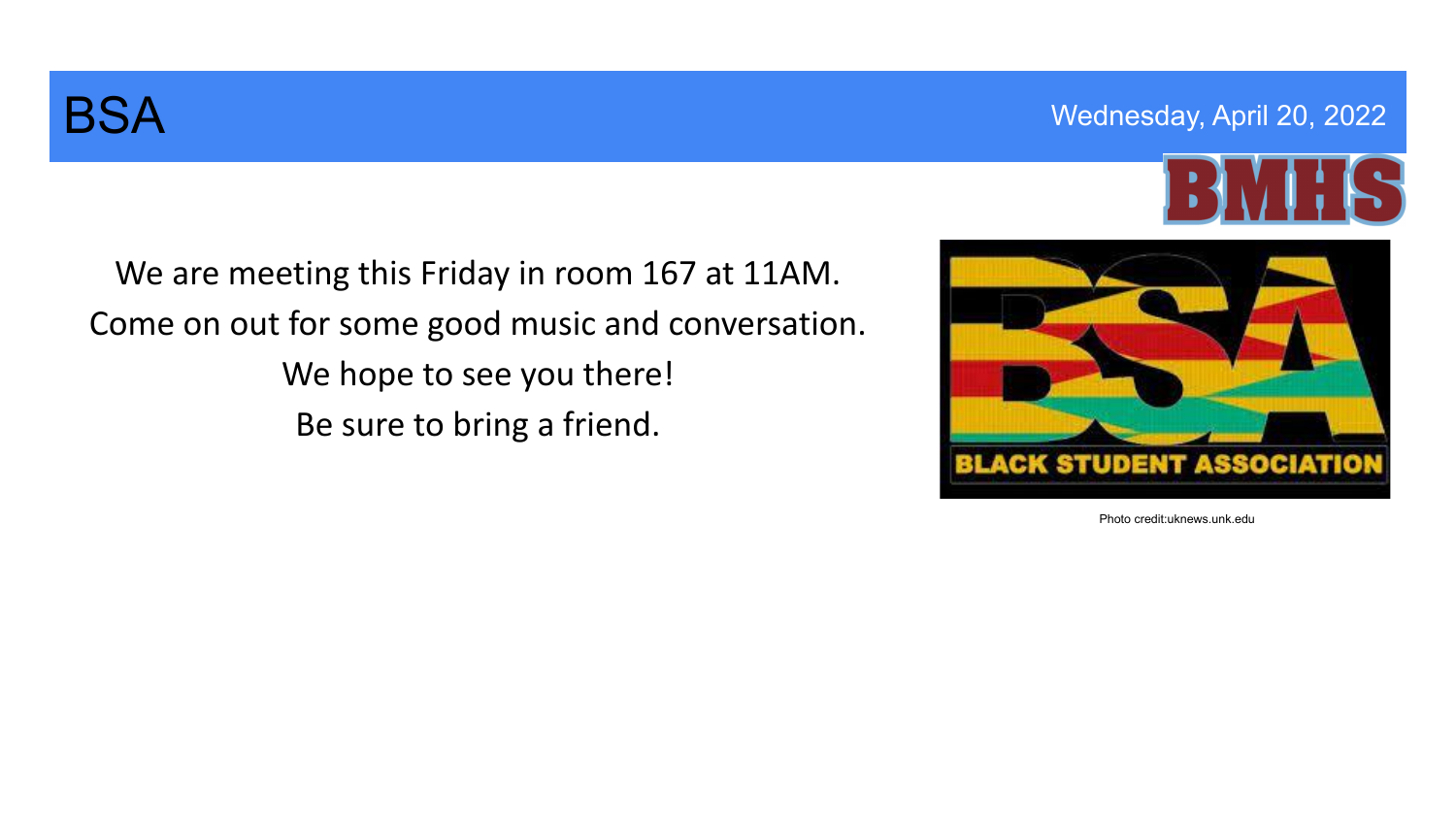#### **PRIDE PROM** Wednesday, April 20, 2022

Pride prom is on for Banting Grade 12 students this year!

It is on Friday April 29 from 7:00pm - 10:00pm with a free van pickup at Banting.

Please see Mr. Boyd for more details and tickets.

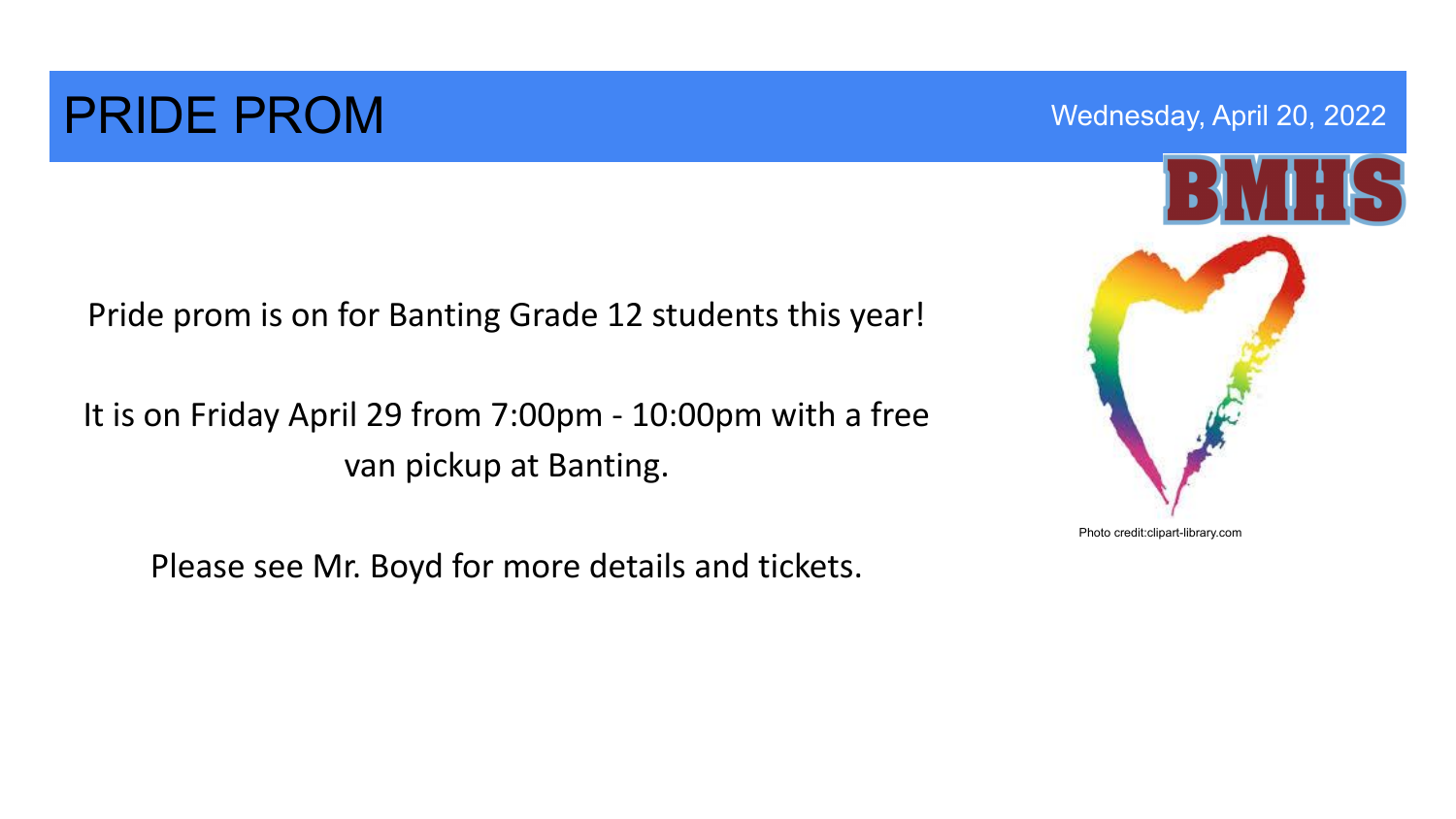### EARTH DAY Wednesday, April 20, 2022





Hey Banting, this friday at 8:30-9:30 am all classroom lights will be turned off to contribute to World Earth Day! Let's go green!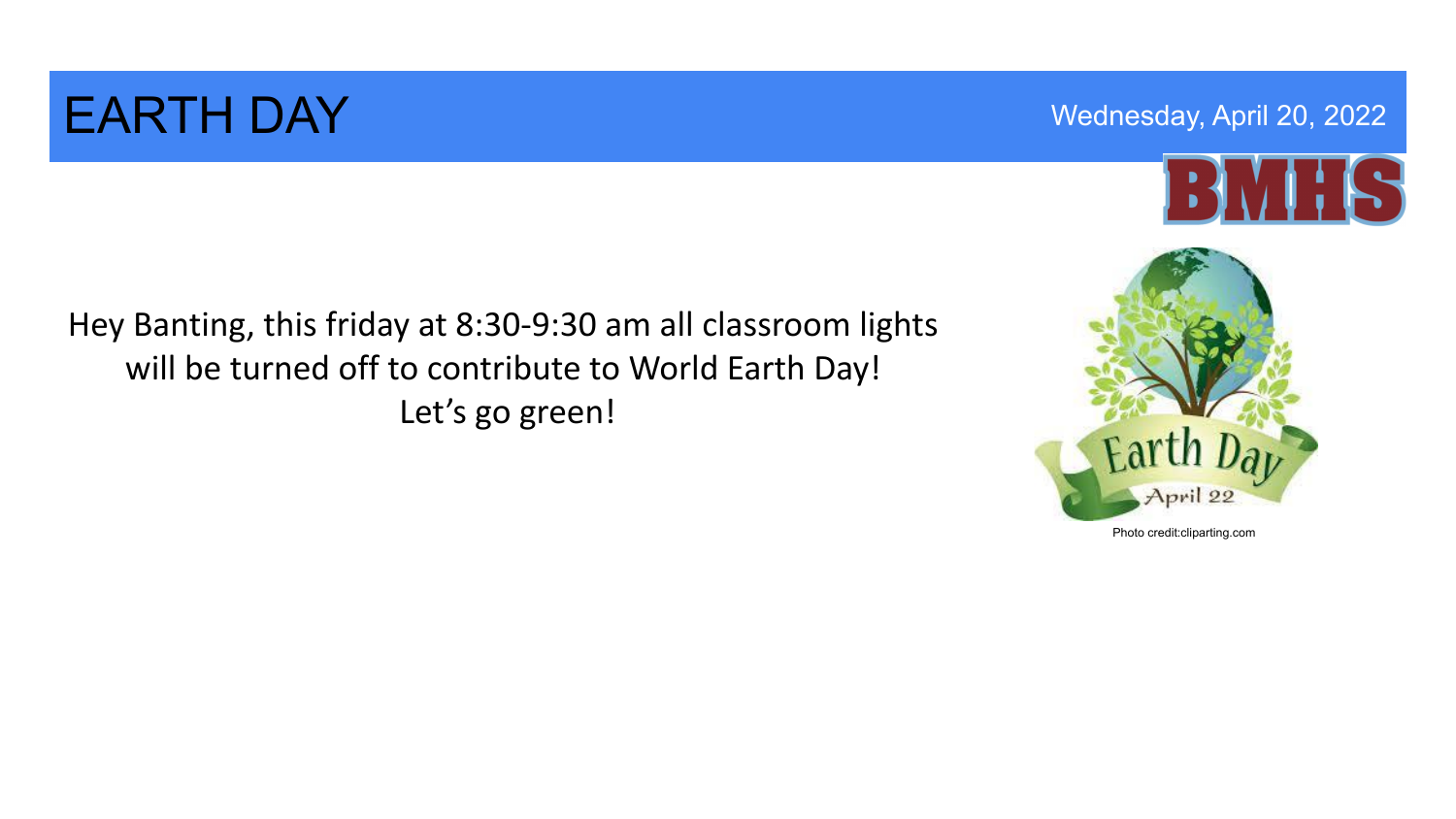### **JR TENNIS** Wednesday, April 20, 2022

Attention to all Grade 9 and 10 students interested in trying out for the JUNIOR TENNIS TEAM:

Please sign up outside the main gym. The first try out will be next MONDAY APRIL 25 at 2:45 at the G.A. Wright courts.

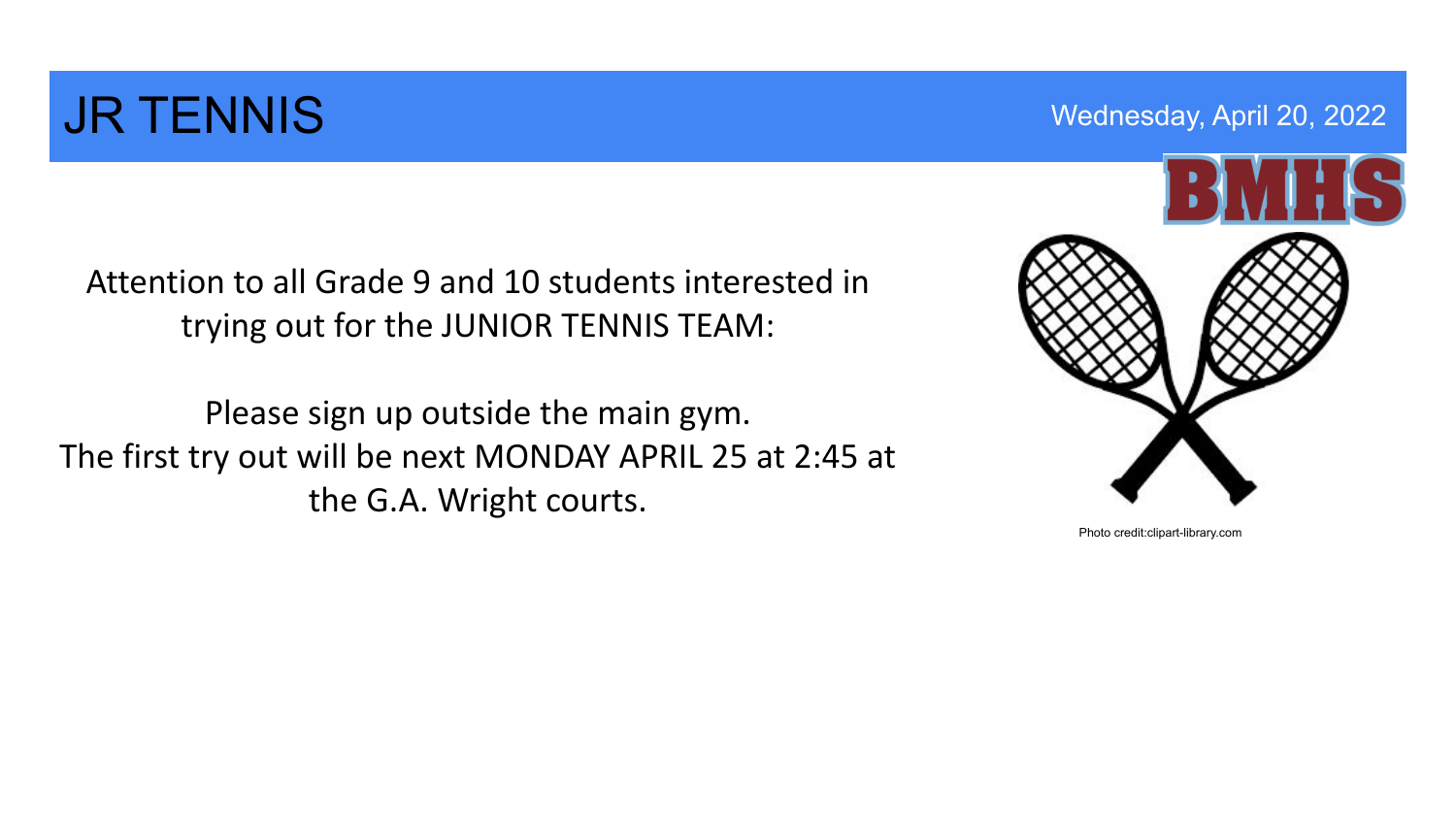# RELAY FOR LIFE WEDGE Wednesday, April 20, 2022

Banting do not forget to register and take part in our Relay for Life fundraiser.

We have a long way to go to reach our **\$20,000** goal.

You could be the difference!

You can donate today at: [www.relayforlife.ca/banting](http://www.relayforlife.ca/banting)

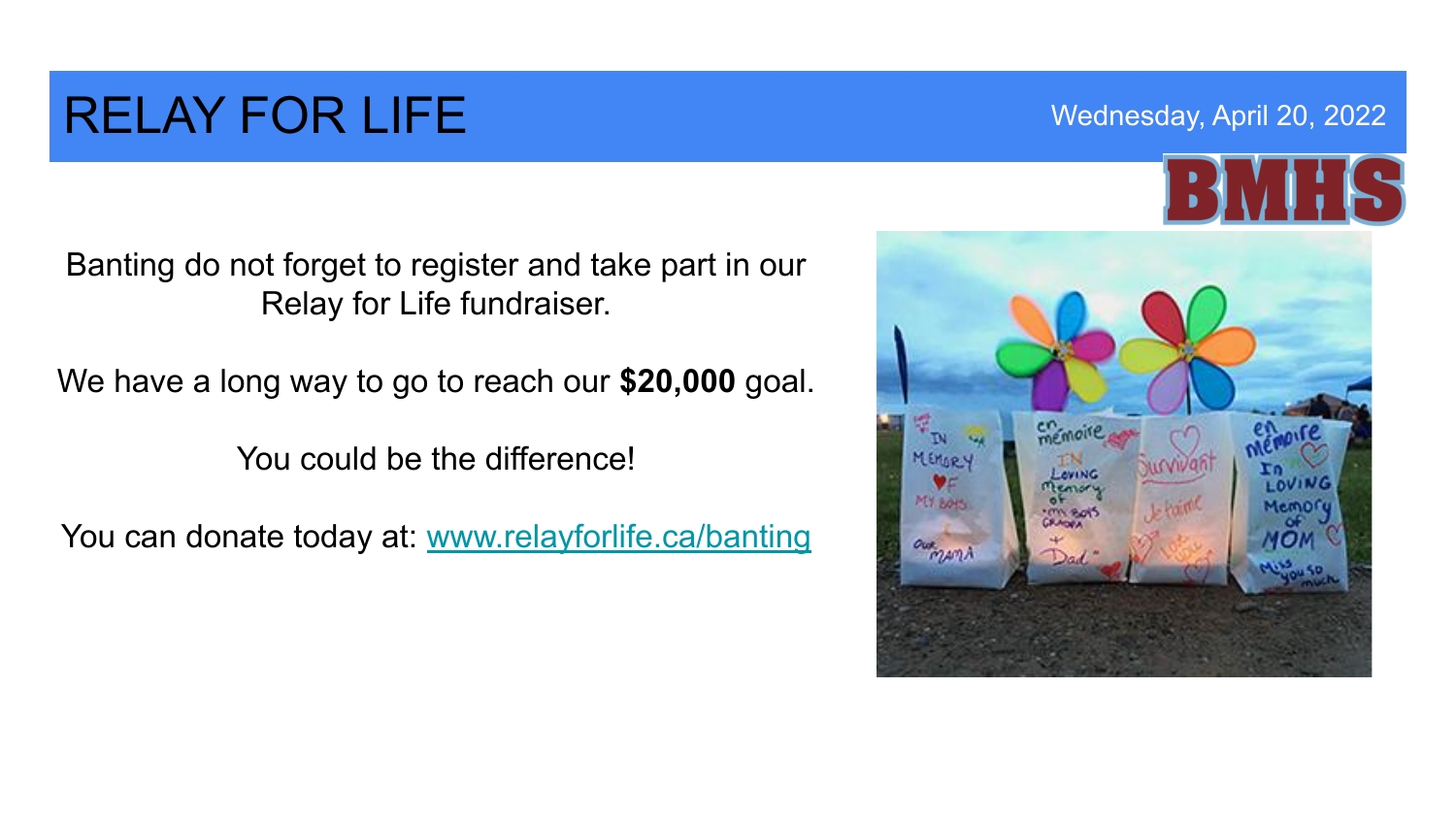#### WELLNESS CHALLENGE WEDGE Wednesday, April 20, 2022

Do you want to win a freezie?

There is just 1 thing that you have to do.

Come out to this week's Wednesday Wellness challenge, Homeroom Homies. Junior students need to find a senior student that has the same first period from the same department. Or vice versa….Senior students, find a junior student with the same first period from the same department. Once you have found your homeroom homie, come to the front of the school to win your prize. See you there!

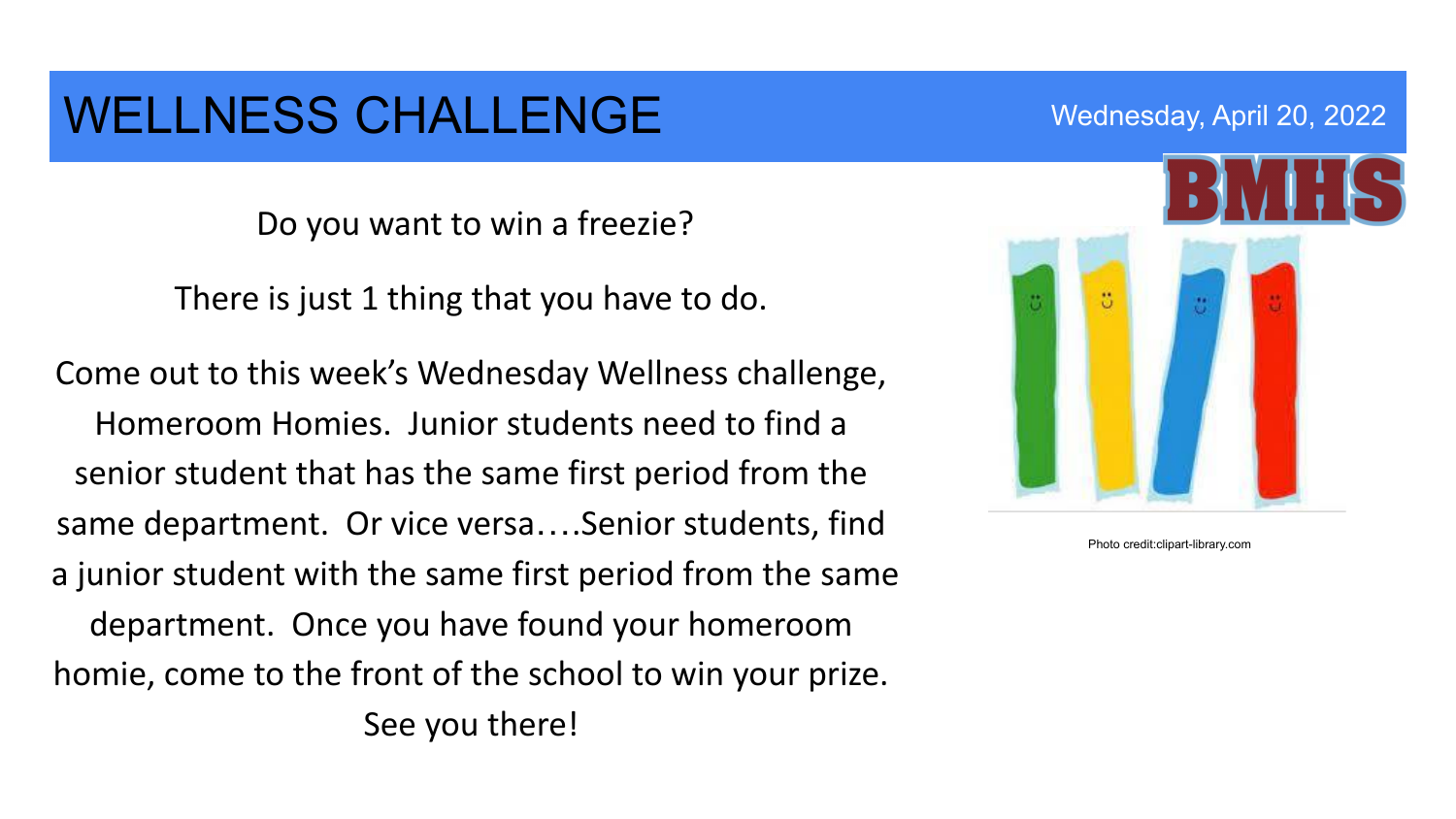# VOLLEYBALL Wednesday, April 20, 2022



This is a reminder that the Junior girls volleyball are facing off against the junior boys volleyball today in the double gym.

Come out to watch and support your team!

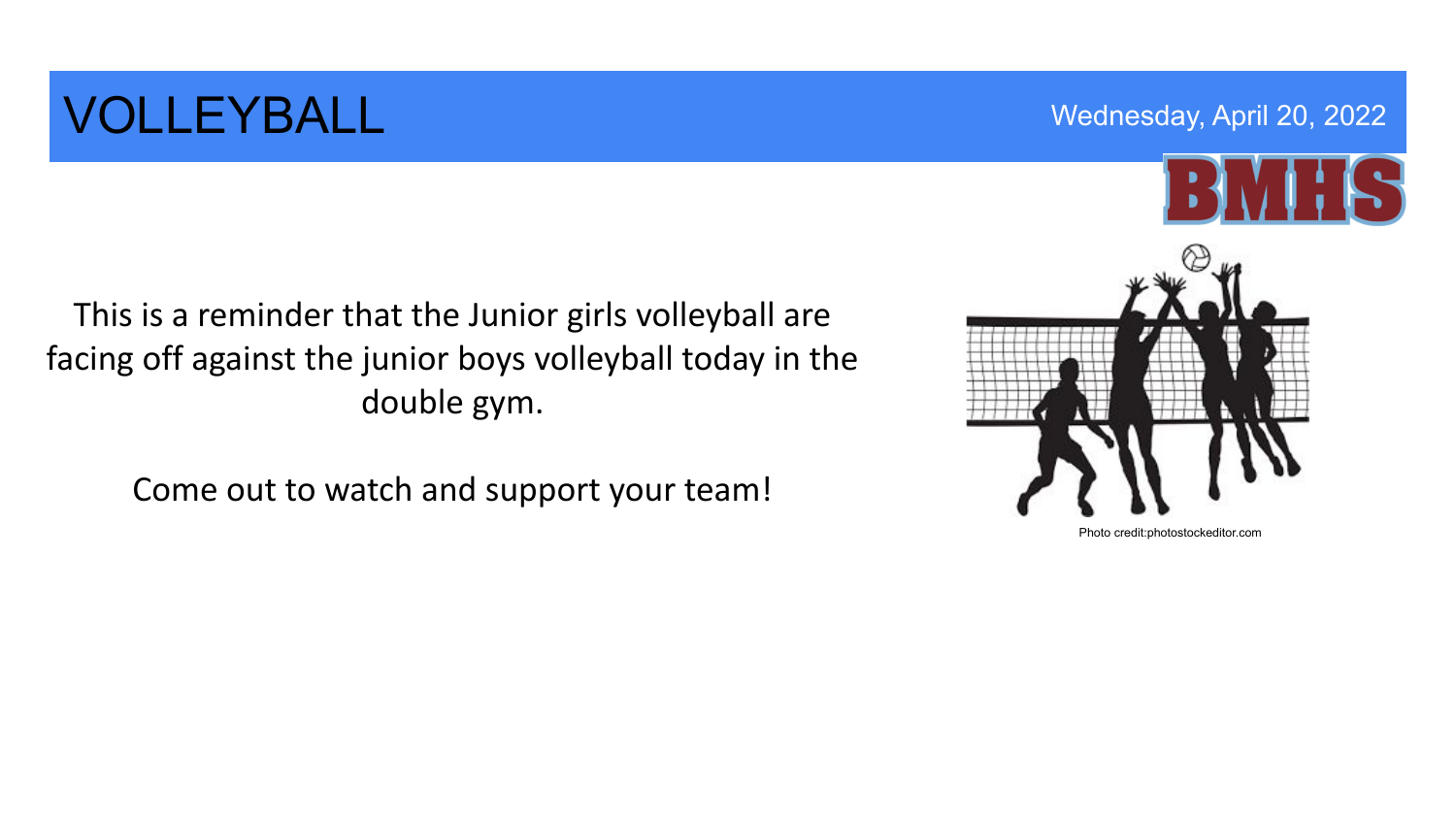### CURLING TEAM Wednesday, April 20, 2022



#### Attention curling team members!

Please come to room 217 at the beginning of lunch today to pick up your sweaters and to take the team photo.



Photo credit:inquinte.ca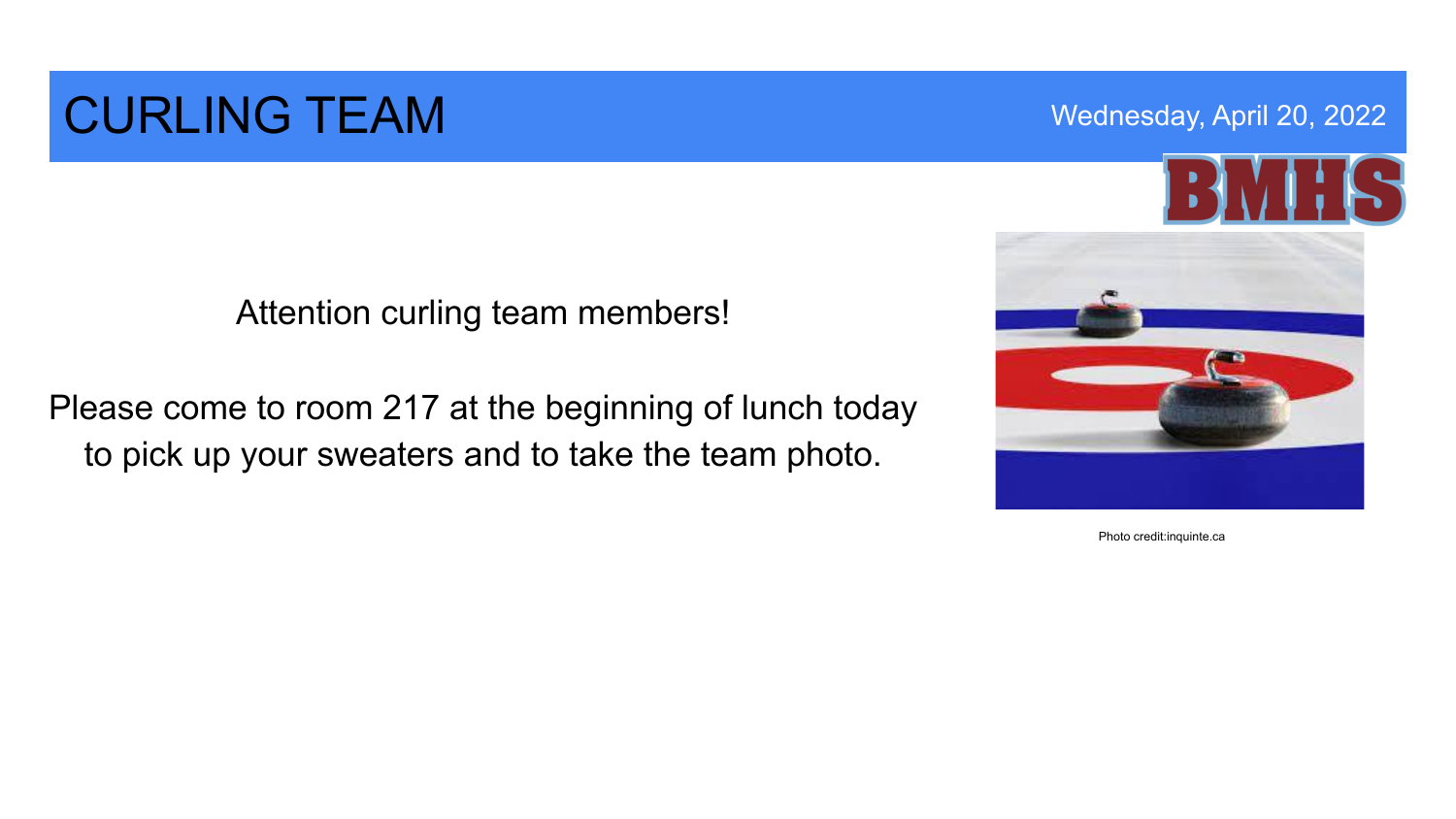### GIRLS SLO-PITCH Wednesday, April 20, 2022

The first Girls Slo-Pitch Tryout will be scheduled for today (Wednesday April  $20<sup>th</sup>$ ) following school (2:40pm) at GA Wright Athletic Field. Make sure to bring your glove and cleats!

Contact Mr. Knapp if you have any questions.

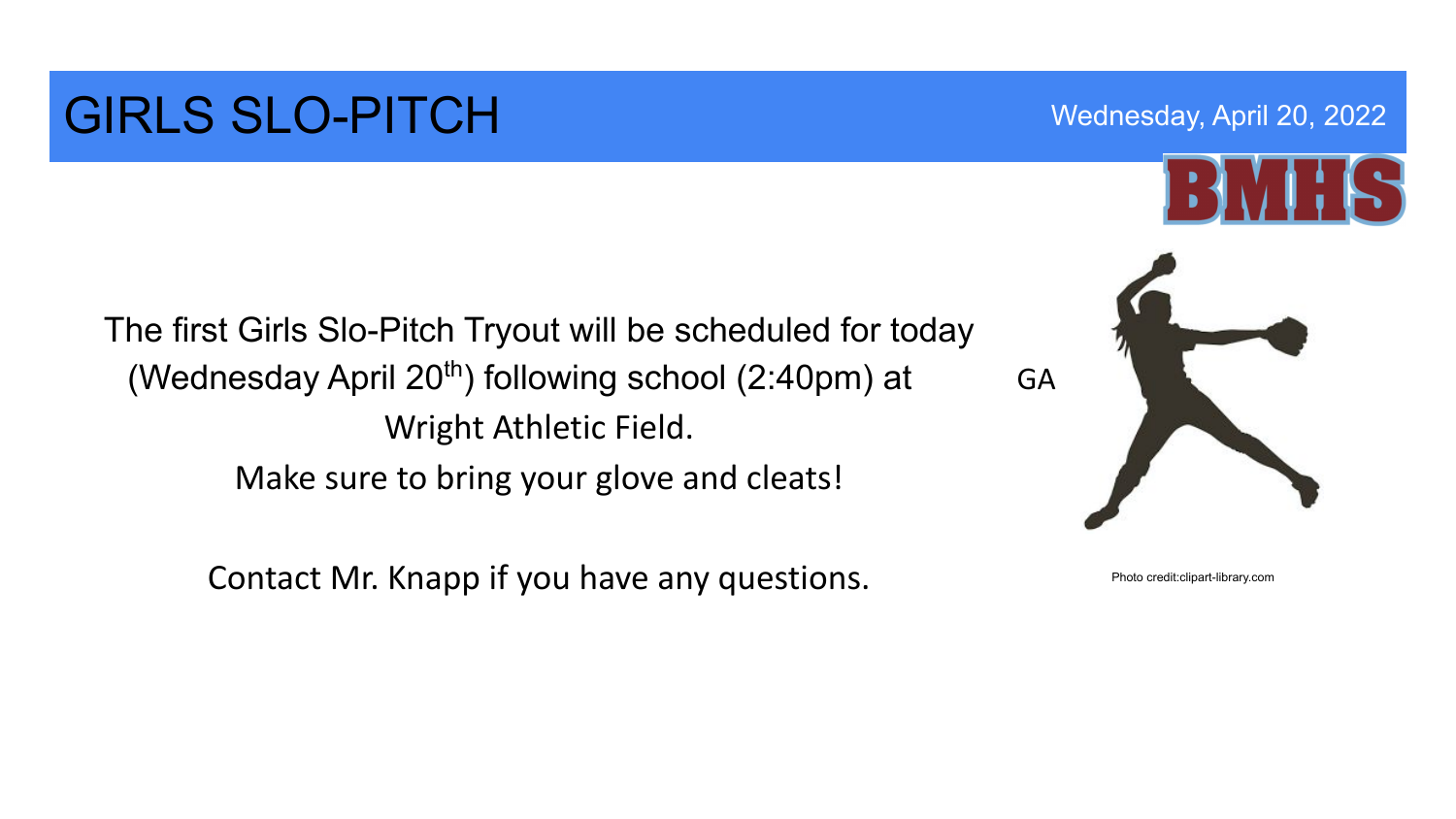### DEBATE TEAM Wednesday, April 20, 2022

#### Do you want to speak up? For something or someone? Have your opinions and ideas discussed and presented or to elaborate on others? Well look no further for just that than Banting's newly founded debate team. We will be meeting for the first time in room 221 of the History Hall on April the 20th during Lunch. No prior experience is required to join except for the willingness to debate, save the date!

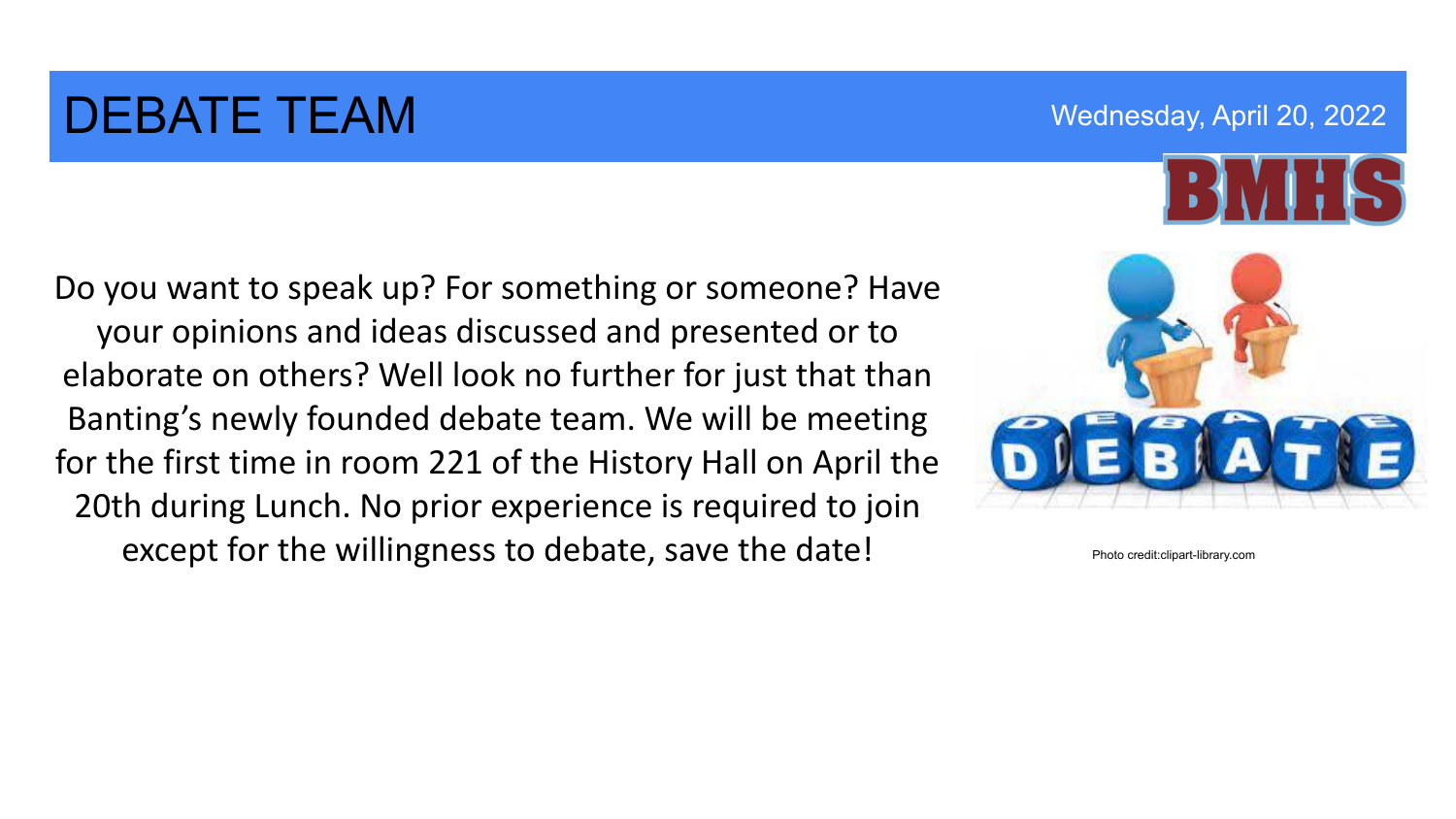# ACTIVE APRIL Wednesday, April 20, 2022